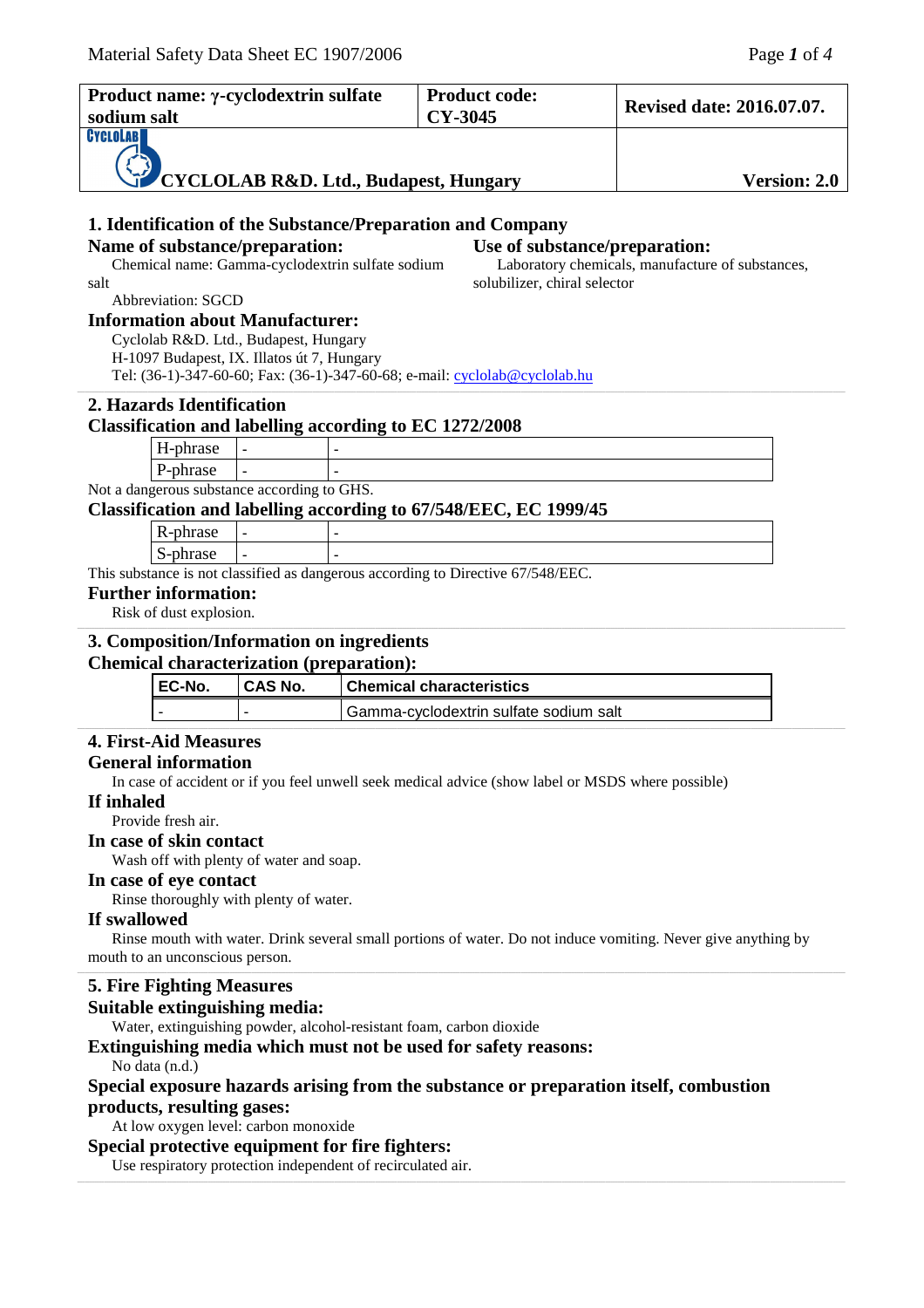| Product name: γ-cyclodextrin sulfate<br>sodium salt      | <b>Product code:</b><br>CY-3045 | <b>Revised date: 2016.07.07.</b> |
|----------------------------------------------------------|---------------------------------|----------------------------------|
| <b>CYCLOLAB</b><br>CYCLOLAB R&D. Ltd., Budapest, Hungary | <b>Version: 2.0</b>             |                                  |

## **6. Accidental Release Measures**

#### **Personal precautions:**

Avoid dust formation. Do not breathe dust.

## **Environmental precautions:**

Cover any spilled material in accordance with regulations to prevent dispersal by wind. Observe local/state/federal regulations.

#### **Methods for cleaning up:**

Take up mechanically and dispose of according to local/state/federal regulations. Avoid formation of dust and dust deposition. Dispose of cleansing water in accordance with local/state/federal regulations. ,一个人的人都是不是,我们的人都是不是,我们的人都是不是,我们的人都是不是,我们的人都是不是,我们的人都是不是,我们的人都是不是,我们的人都是不是,我们的人都是不

## **7. Handling and Storage**

## **Handling**

Precaution for safe handling: Avoid dust formation.

**Precautions against fire and explosion:** Observe the general rules for fire prevention. Avoid dust deposit, remove dust regularly. Take precautionary measures against electrostatic charging. Take precautionary measures against dust explosion.

,一个人的人都是不是,我们的人都是不是,我们的人都是不是,我们的人都是不是,我们的人都是不是,我们的人都是不是,我们的人都是不是,我们的人都是不是,我们的人都是不

## **Storage**

**Conditions for storage rooms and vessels:** Observe precautionary measures against dust explosion.

**Advice for storage of incompatible materials:** none known

**Further information for storage:** Keep container tightly closed. Protect from direct light and source of heat. Store in refrigerator between 2-8 ºC.

## **8. Exposure Control and Personal Protection Equipment**

#### **Exposure limits**

n.d.

#### **Exposure limited and controlled**

#### **Exposure in the workplace limited and controlled:**

**General protection and hygiene measures:** Observe standard industrial hygiene practices for the handling of chemical substances.

#### **Personal protection equipment**:

*Respiratory protection*: In case of dust formation: fine dust mask without protection rating.

*Hand protection*: rubber gloves

*Eye protection*: tight fitting protective goggles

**Exposure to the environment limited and controlled:**

Prevent material from entering surface waters and soil

## **Further information for system design and engineering measures**

Observe information in section 7.

## **9. Physical and Chemical Properties**

## **General information**

| <b>Physical state/form</b> | solid - powder         |  |
|----------------------------|------------------------|--|
| <b>Colour</b>              | white to slight yellow |  |
| <b>Odour</b>               | n.a.                   |  |

,一个人的人都是不是,我们的人都是不是,我们的人都是不是,我们的人都是不是,我们的人都是不是,我们的人都是不是,我们的人都是不是,我们的人都是不是,我们的人都是不

#### **Important information about the protection of health, safety, and the environment**

| <b>Flash point</b>                                 | n.d.  |
|----------------------------------------------------|-------|
| <b>Ignition temperature</b>                        | n.d.  |
| <b>Auto-ignition temperature</b>                   | n.d.  |
| <b>Oxidizing properties</b>                        | n.d.  |
| Lower explosion limit (LEL)                        | n.d.  |
| <b>Upper explosion limit (UEL)</b>                 | n.d.  |
| <b>Bulk density</b>                                | n.d.  |
| Water solubility (in 100 cm <sup>3</sup> at 25 °C) | >50 g |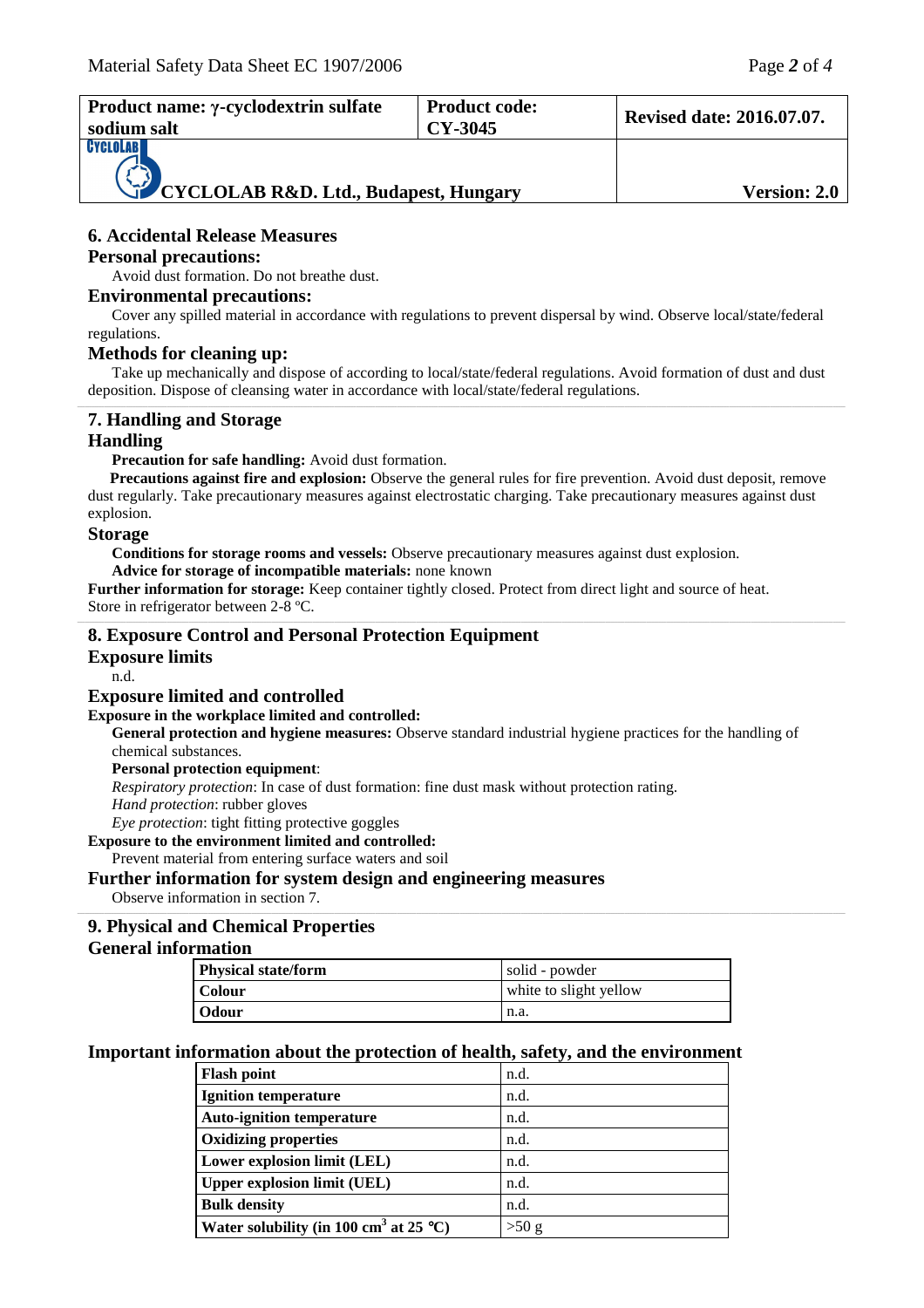| Product name: γ-cyclodextrin sulfate                                                                                                                                                                                                                                                                                                                                                                                                                                                                                           | <b>Product code:</b> |                                  |  |  |  |
|--------------------------------------------------------------------------------------------------------------------------------------------------------------------------------------------------------------------------------------------------------------------------------------------------------------------------------------------------------------------------------------------------------------------------------------------------------------------------------------------------------------------------------|----------------------|----------------------------------|--|--|--|
| sodium salt                                                                                                                                                                                                                                                                                                                                                                                                                                                                                                                    | CY-3045              | <b>Revised date: 2016.07.07.</b> |  |  |  |
| CYCLOLAB<br><b>CYCLOLAB R&amp;D. Ltd., Budapest, Hungary</b>                                                                                                                                                                                                                                                                                                                                                                                                                                                                   |                      | <b>Version: 2.0</b>              |  |  |  |
|                                                                                                                                                                                                                                                                                                                                                                                                                                                                                                                                |                      |                                  |  |  |  |
| pH- value $(1\%$ in water)<br>n.d.<br><b>Other information</b><br>See Product Information Sheet.                                                                                                                                                                                                                                                                                                                                                                                                                               |                      |                                  |  |  |  |
| 10. Stability and Reactivity<br><b>General information:</b><br>If stored and handled in accordance with standard industrial practices no hazardous reactions are known.<br><b>Conditions to avoid:</b><br>None known<br><b>Materials to avoid:</b><br>Decomposes in strongly acidic and basic solutions<br><b>Hazardous decomposition products:</b>                                                                                                                                                                            |                      |                                  |  |  |  |
| None known                                                                                                                                                                                                                                                                                                                                                                                                                                                                                                                     |                      |                                  |  |  |  |
| 11. Toxicological Information<br><b>General information:</b><br>According to our present state of knowledge no damaging effect expected when treated in accordance with standard<br>industrial practices and local regulations where applicable.<br><b>Toxicological tests:</b><br>Acute toxicity (LD50/LC50-values relevant to classification):<br>n.d.<br><b>Primary irritation:</b><br>n.d.<br><b>Sensitization:</b><br>n.d.<br>Substance to chronic toxicity:<br>n.d.<br>Reference points for mutagenic potential:<br>n.d. |                      |                                  |  |  |  |
| <b>Experience with man:</b><br>n.d.                                                                                                                                                                                                                                                                                                                                                                                                                                                                                            |                      |                                  |  |  |  |
| 12. Ecological Information<br><b>Ecotoxicity</b><br>n.d.<br><b>Mobility</b><br>n.d.<br><b>Persistence and degradability</b><br>Biodegradation / further information:<br>n.d.<br><b>Bio-accumulation potential</b><br>n.d.                                                                                                                                                                                                                                                                                                      |                      |                                  |  |  |  |
| <b>13. Disposal Considerations</b>                                                                                                                                                                                                                                                                                                                                                                                                                                                                                             |                      |                                  |  |  |  |
| <b>Material</b><br><b>Recommendation:</b><br>Prevent material from entering surface waters and soil. Dispose of according to regulations by incineration in a<br>special waste incinerator. Small quantities may be disposed of by incineration in an approved facility. Observe<br>local/state/federal regulations.<br><b>Uncleaned packaging</b>                                                                                                                                                                             |                      |                                  |  |  |  |

,一个人的人都是不是,我们的人都是不是,我们的人都是不是,我们的人都是不是,我们的人都是不是,我们的人都是不是,我们的人都是不是,我们的人都是不是,我们的人都是不

# **Recommendation:**

Dispose of as unused product. Observe local/state/federal regulations.